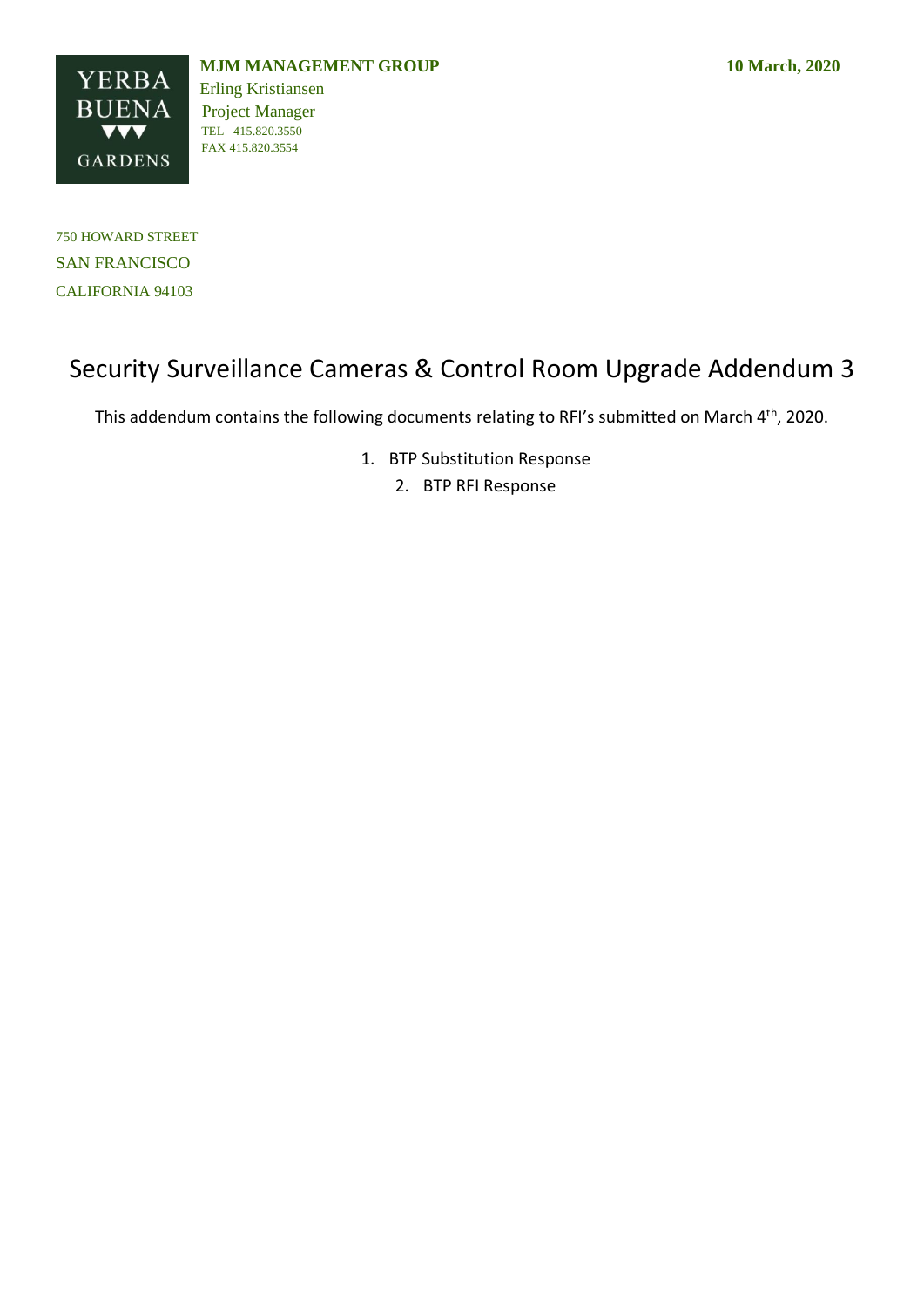

## *SUBSTITUTION REQUEST LOG; YBG Security Surveillance Cameras and Control Room Upgrade*

| ID             | Reference                                                            | <b>Substitution Request</b>                                             | Date     | Response                                                                                                                                                                                                | Response<br><b>Date</b> |
|----------------|----------------------------------------------------------------------|-------------------------------------------------------------------------|----------|---------------------------------------------------------------------------------------------------------------------------------------------------------------------------------------------------------|-------------------------|
| $\mathbf{1}$   | IFB page 217:<br>28 0599, 2.4 Video<br>Management<br>System Software | Verkada Command Cloud License in place of<br>Avigilon ACC 7.0           | 20200309 | Not approved<br>Bidder did not provide pertinent test data, technical<br>data, and background information on the approved<br>Equal/substitution request as required by IFB Approved<br>Equal Form AE-1. | 20200309                |
| $\overline{2}$ | IFB page 218:<br>28 0599, 2.6, A:<br>Camera Type 01                  | Verkada model D80-HW in place of Avigilon<br>20C-H4A-4MH-360            | 20200309 | Not approved<br>Bidder did not provide pertinent test data, technical<br>data, and background information on the approved<br>Equal/substitution request as required by IFB Approved<br>Equal Form AE-1. | 20200309                |
| 3              | IFB page 218:<br>28 0599, 2.6, A:<br>Camera Type 02                  | Verkada model CD61-30E-HW in place of<br>Avigilon 3.0C-H4A-DP1-B Dome   | 20200309 | Not approved<br>Bidder did not provide pertinent test data, technical<br>data, and background information on the approved<br>Equal/substitution request as required by IFB Approved<br>Equal Form AE-1. | 20200309                |
| 4              | IFB page 218:<br>28 0599, 2.6, A:<br>Camera Type 03                  | Verkada model CD61-30-HW in place of<br>Avigilon 3.0C-H4A-D1-B          | 20200309 | Not approved<br>Bidder did not provide pertinent test data, technical<br>data, and background information on the approved<br>Equal/substitution request as required by IFB Approved<br>Equal Form AE-1. | 20200309                |
| 5              | IFB page 218:<br>28 0599, 2.6, A:<br>Camera Type 04                  | Verkada model CD61-30E-HW in place of<br>Avigilon 2.0C-H4IRPTZ-DP30 PTZ | 20200309 | Not approved<br>Bidder did not provide pertinent test data, technical<br>data, and background information on the approved<br>Equal/substitution request as required by IFB Approved<br>Equal Form AE-1. | 20200309                |
| 6              | IFB page 218:<br>28 0599, 2.6, A:<br>Camera Type 05                  | Verkada model D40-30-HW in place of<br>Avigilon 3.0C-H4M-D1             | 20200309 | Not approved<br>Bidder did not provide pertinent test data, technical<br>data, and background information on the approved<br>Equal/substitution request as required by IFB Approved<br>Equal Form AE-1. | 20200309                |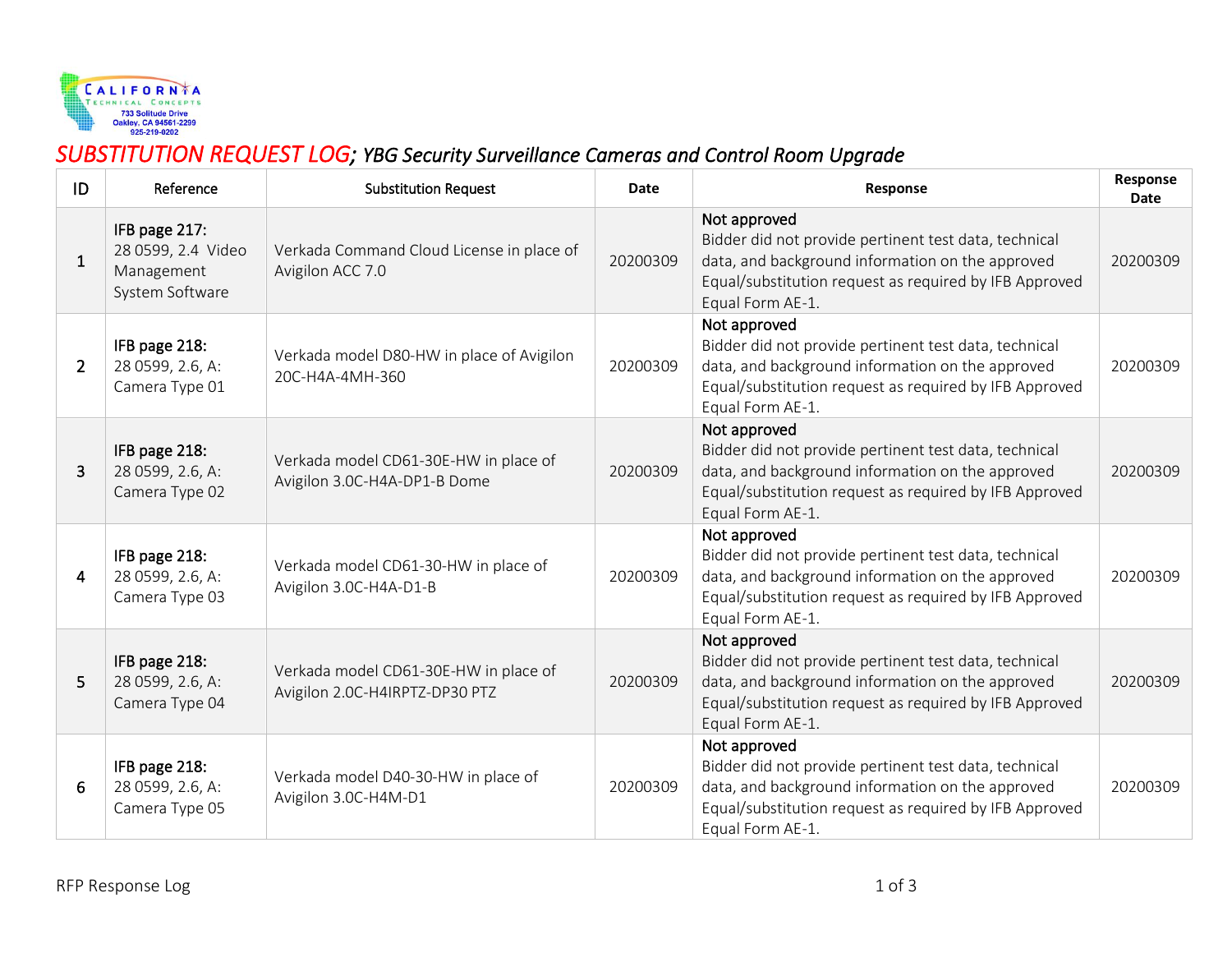

## *SUBSTITUTION REQUEST LOG; YBG Security Surveillance Cameras and Control Room Upgrade*

| ID | Reference                                                                                    | <b>Substitution Request</b>                                               | Date     | Response                                                                                                                                                                                                | Response<br><b>Date</b> |
|----|----------------------------------------------------------------------------------------------|---------------------------------------------------------------------------|----------|---------------------------------------------------------------------------------------------------------------------------------------------------------------------------------------------------------|-------------------------|
| 7  | IFB page 219:<br>28 0599, 2.6, A:<br>Camera Type 06                                          | Verkada model D80-30-HW in place of<br>Avigilon 15C-H4A-3MH-270           | 20200309 | Not approved<br>Bidder did not provide pertinent test data, technical<br>data, and background information on the approved<br>Equal/substitution request as required by IFB Approved<br>Equal Form AE-1. | 20200309                |
| 8  | IFB page 219:<br>28 0599, 2.6, A:<br>Camera Type 07                                          | Verkada model CD61-30E-HW in place of<br>Avigilon 3.0C-H4A-DO1-B          | 20200309 | Not approved<br>Bidder did not provide pertinent test data, technical<br>data, and background information on the approved<br>Equal/substitution request as required by IFB Approved<br>Equal Form AE-1. | 20200309                |
| 9  | IFB page 219:<br>28 0599, 2.6, A:<br>Camera Type 08                                          | Verkada model CD61-30E-HW in place of<br>Avigilon 9W-H3-4MH-DP1           | 20200309 | Not approved<br>Bidder did not provide pertinent test data, technical<br>data, and background information on the approved<br>Equal/substitution request as required by IFB Approved<br>Equal Form AE-1. | 20200309                |
| 10 | IFB page 219:<br>28 0599, 2.6, A:<br>Camera Type 09                                          | Verkada model D80-30-HW in place of<br>Avigilon 15C-H4A-3MH-180           | 20200309 | Not approved<br>Bidder did not provide pertinent test data, technical<br>data, and background information on the approved<br>Equal/substitution request as required by IFB Approved<br>Equal Form AE-1. | 20200309                |
| 11 | IFB page 221:<br>28 0599, 2.11, 2.12,<br>2.13 Control Room<br>Equipment and<br>Video Headend | Verkada VX51 in place of Avigilon and ViewZ<br>solution                   | 20200309 | Not approved<br>Bidder did not provide pertinent test data, technical<br>data, and background information on the approved<br>Equal/substitution request as required by IFB Approved<br>Equal Form AE-1. | 20200309                |
| 12 | IFB page 222:<br>28 0599, 2.14, A& B<br>Network Switches                                     | Meraki MS-120 POE network switches in<br>place of Comnet network switches | 20200309 | Not approved<br>Bidder did not provide pertinent test data, technical<br>data, and background information on the approved<br>Equal/substitution request as required by IFB Approved<br>Equal Form AE-1. | 20200309                |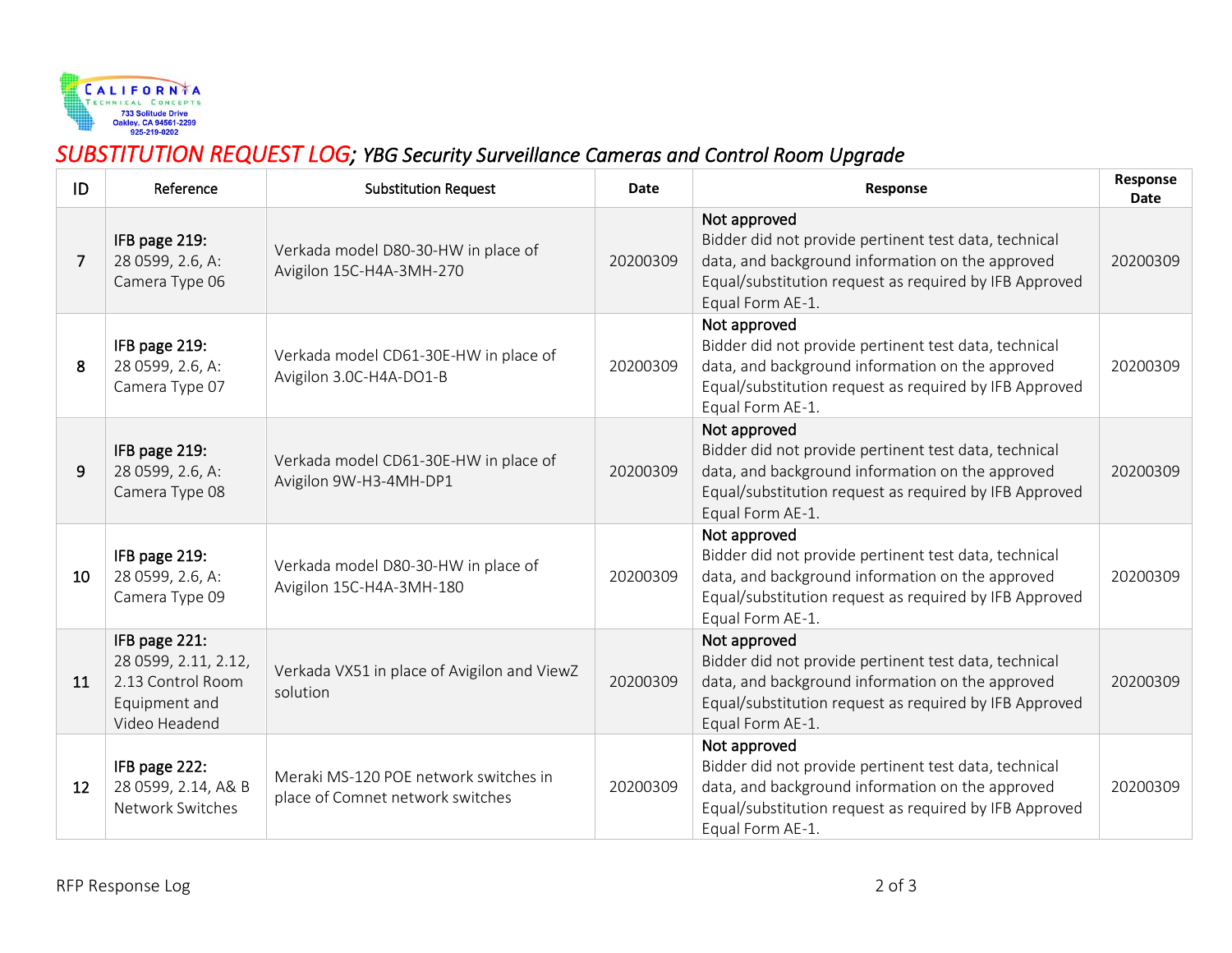

## *SUBSTITUTION REQUEST LOG; YBG Security Surveillance Cameras and Control Room Upgrade*

| ID | Reference                                                                  | <b>Substitution Request</b>                                         | Date     | Response                                                                                                                                                                                                | Response<br>Date |
|----|----------------------------------------------------------------------------|---------------------------------------------------------------------|----------|---------------------------------------------------------------------------------------------------------------------------------------------------------------------------------------------------------|------------------|
| 13 | IFB page 223:<br>28 0599, 2.17, A:<br>Firewall                             | Meraki MX64 in place of Sophos firewall                             | 20200309 | Not approved<br>Bidder did not provide pertinent test data, technical<br>data, and background information on the approved<br>Equal/substitution request as required by IFB Approved<br>Equal Form AE-1. | 20200309         |
| 14 | IFB page 224:<br>28 0599, 2.20, A &<br><b>B: Wireless Access</b><br>Points | Ubiquiti Networks airFiber 5GHz midband<br>bridge in place of Siklu | 20200309 | Not approved<br>Bidder did not provide pertinent test data, technical<br>data, and background information on the approved<br>Equal/substitution request as required by IFB Approved<br>Equal Form AE-1. | 20200309         |